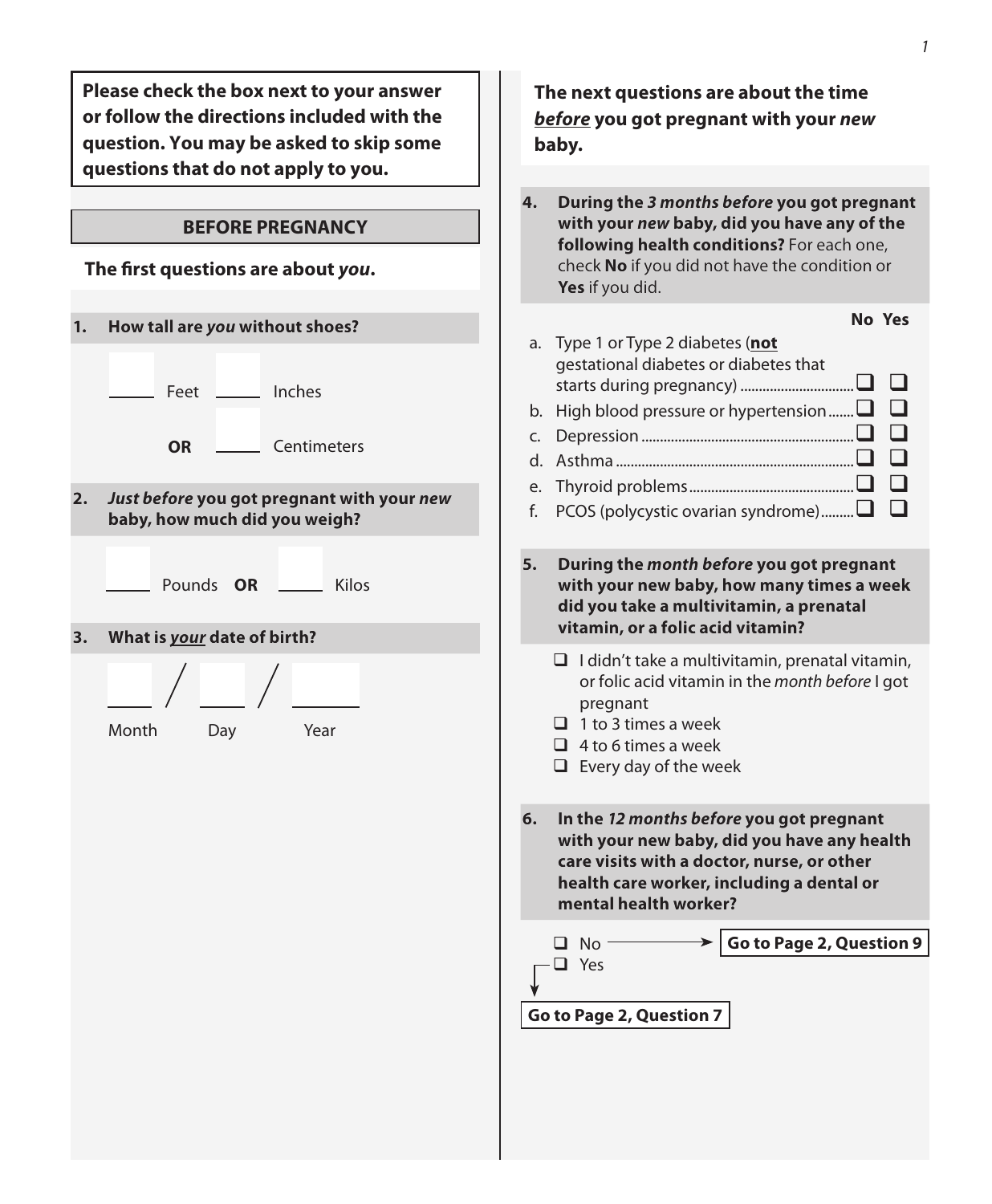### **7. What type of health care visit did you have in the** *12 months before* **you got pregnant with your new baby?**

### **Check ALL that apply**

- $\Box$  Regular checkup at my family doctor's office
- $\Box$  Regular checkup at my OB/GYN's office
- Visit for an illness or chronic condition
- $\Box$  Visit for an injury
- $\Box$  Visit for family planning or birth control
- $\Box$  Visit for depression or anxiety
- $\Box$  Visit to have my teeth cleaned by a dentist or dental hygienist
- $\Box$  Other  $\longrightarrow$  Please tell us:
- **8. During any of your health care visits in the**  *12 months before* **you got pregnant, did a doctor, nurse, or other health care worker do any of the following things?** For each item, check **No** if they did not or **Yes** if they did.

# **No Yes**

- a. Tell me to take a vitamin with folic acid...  $\square$ b. Talk to me about maintaining a healthy weight................................................................... c. Talk to me about controlling any medical conditions such as diabetes or high blood pressure ........................................ d. Talk to me about my desire to have or not have children.............................................. e. Talk to me about using birth control to prevent pregnancy .......................................... f. Talk to me about how I could improve my health before a pregnancy ...........................
- g. Talk to me about sexually transmitted infections such as chlamydia, gonorrhea, or syphilis..................................... h. Ask me if I was smoking cigarettes............. $\square$
- i. Ask me if someone was hurting me emotionally or physically .............................. j. Ask me if I was feeling down or depressed............................................................
- k. Ask me about the kind of work I do .......... $\Box$  $\Box$ l. Test me for HIV (the virus that causes AIDS)......................................................................

## **The next questions are about your** *health insurance coverage* **before, during, and after your pregnancy with your** *new* **baby.**

**9. During the** *month before* **you got pregnant with your new baby, what kind of health insurance did you have?**

## **Check ALL that apply**

- $\Box$  Private health insurance from my job or the job of my husband or partner  $\Box$  Private health insurance from my parents  $\Box$  Private health insurance from the Hawaii Health Connector website (www.hawaiihealthconnector.com) or HealthCare.gov Medicaid or Ouest  $\Box$  TRICARE or other military health care  $\Box$  Other health insurance  $\longrightarrow$  Please tell us:  $\Box$  I did not have any health insurance during the *month before* I got pregnant **10. During your** *most recent pregnancy***, what kind of health insurance did you have for your** *prenatal care***?**  $\Box$  I did not go for prenatal care **Go to Question 11** $\Box$  Private health insurance from my job or the job of my husband or partner  $\Box$  Private health insurance from my parents  $\Box$  Private health insurance from the Hawaii Health Connector website (www.hawaiihealthconnector.com) or HealthCare.gov Medicaid or Ouest  $\Box$  TRICARE or other military health care  $\Box$  Other health insurance  $\longrightarrow$  Please tell us: **Check ALL that apply**
	- $\Box$  I did not have any health insurance for my *prenatal care*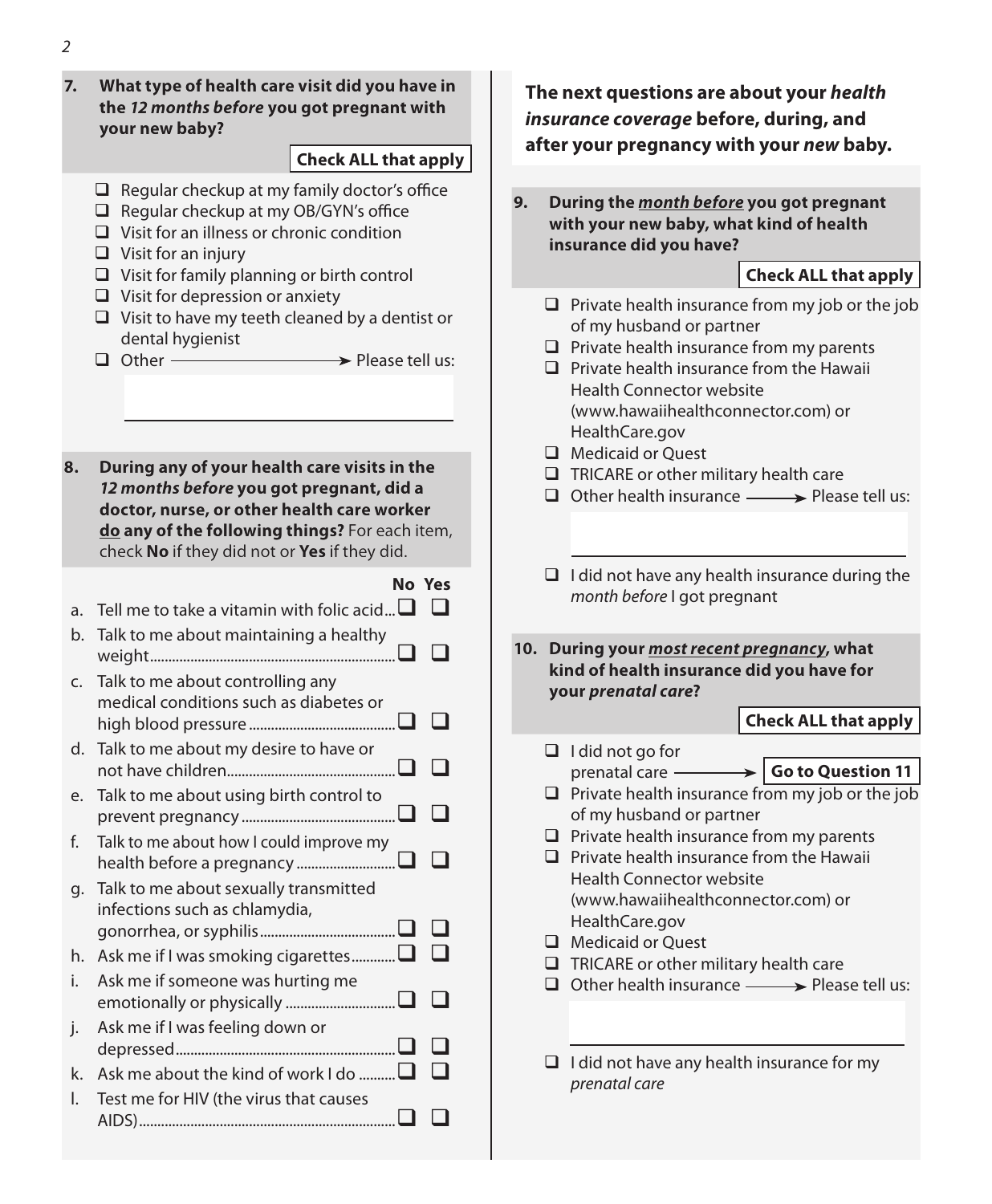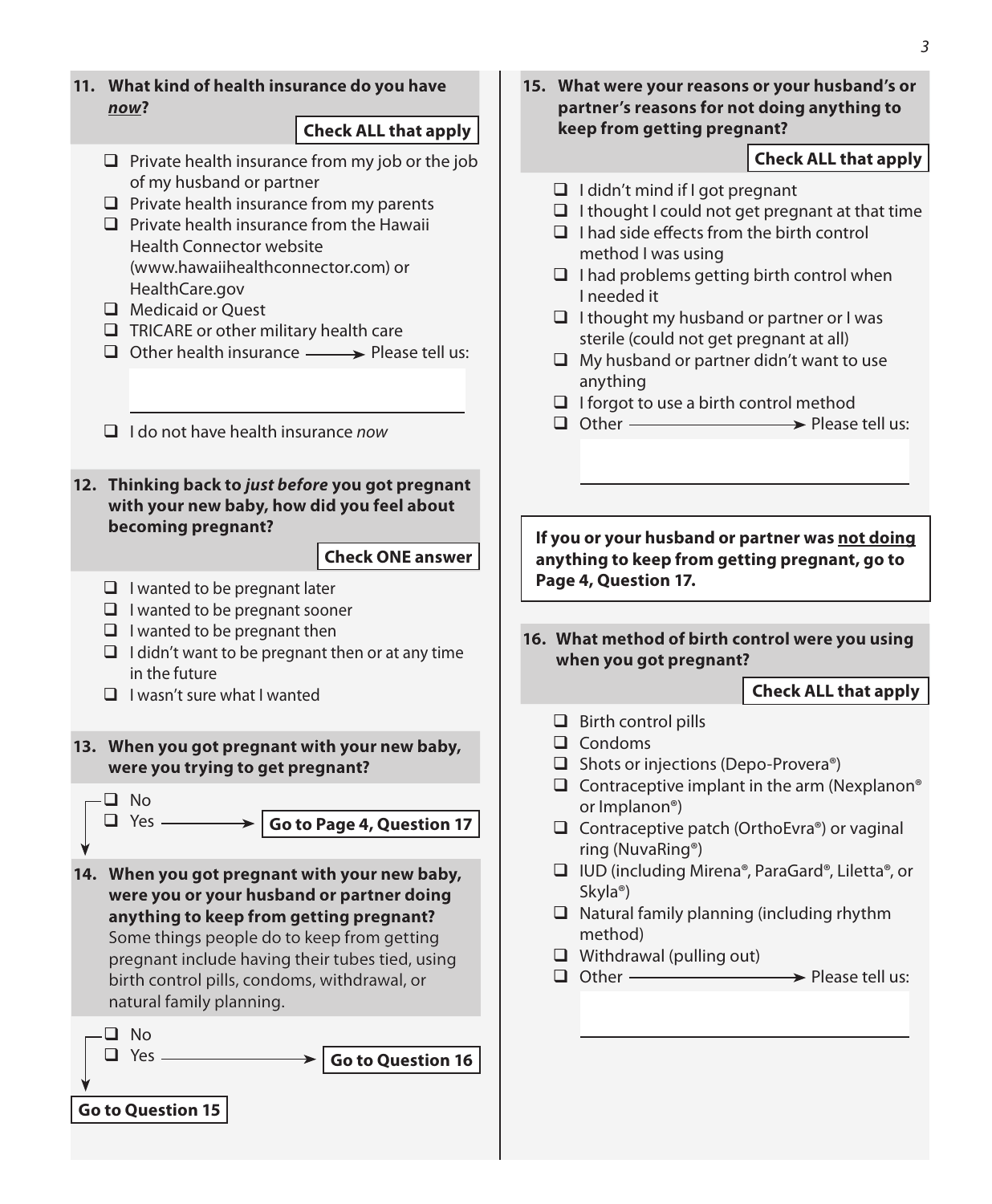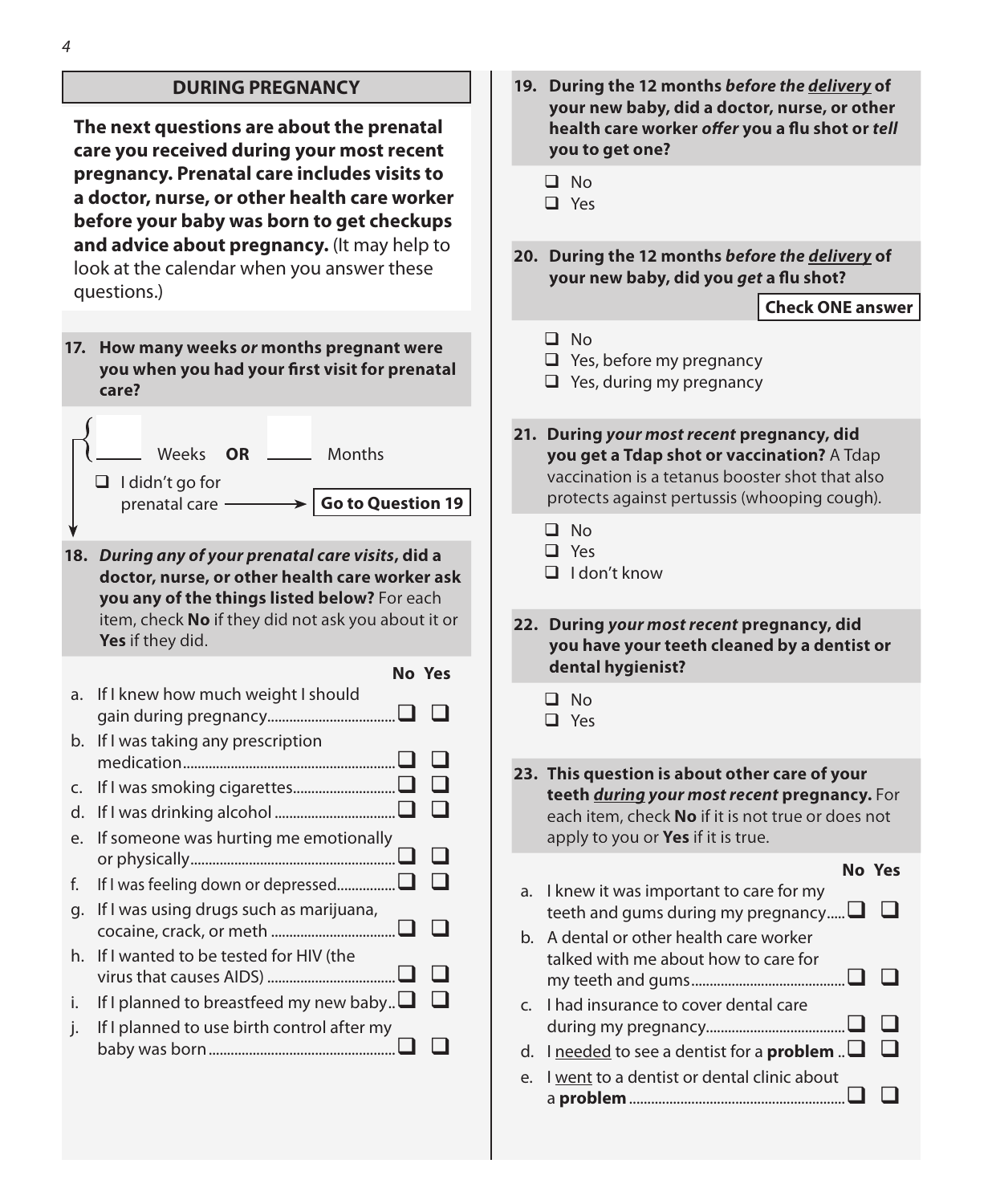| 24. Did any of the following things make it hard<br>for you to go to a dentist or dental clinic<br>during your most recent pregnancy? For each<br>item, check No if it was not something that made<br>it hard for you or Yes if it was.                                                                                                                                                                                                                | The next questions are about smoking<br>cigarettes around the time of pregnancy<br>(before, during, and after).                                                                                                                                                                                                                                                                                                |
|--------------------------------------------------------------------------------------------------------------------------------------------------------------------------------------------------------------------------------------------------------------------------------------------------------------------------------------------------------------------------------------------------------------------------------------------------------|----------------------------------------------------------------------------------------------------------------------------------------------------------------------------------------------------------------------------------------------------------------------------------------------------------------------------------------------------------------------------------------------------------------|
| No Yes<br>a. I could not find a dentist or dental clinic<br>that would take pregnant patients<br>b. I could not find a dentist or dental clinic<br>ப<br>that would take Medicaid patients<br>c. I did not think it was safe to go to the<br>l 1<br>d. I could not afford to go to the dentist or<br>l 1<br>25. During your most recent pregnancy, were you<br>on WIC (the Special Supplemental Nutrition<br>Program for Women, Infants, and Children)? | 27. Have you smoked any cigarettes in the past<br>2 years?<br>$\Box$ No -<br>Go to Page 6, Question 33<br>$\Box$ Yes<br>28. In the 3 months before you got pregnant, how<br>many cigarettes did you smoke on an average<br>day? A pack has 20 cigarettes.<br>$\Box$ 41 cigarettes or more<br>$\Box$ 21 to 40 cigarettes<br>$\Box$ 11 to 20 cigarettes<br>$\Box$ 6 to 10 cigarettes<br>$\Box$ 1 to 5 cigarettes |
| $\square$ No<br>$\Box$ Yes<br>26. During your most recent pregnancy, did you<br>have any of the following health conditions?<br>For each one, check No if you did not have the                                                                                                                                                                                                                                                                         | $\Box$ Less than 1 cigarette<br>$\Box$ I didn't smoke then<br>29. In the last 3 months of your pregnancy, how<br>many cigarettes did you smoke on an average<br>day? A pack has 20 cigarettes.                                                                                                                                                                                                                 |
| condition or Yes if you did.<br>No Yes<br>a. Gestational diabetes (diabetes that<br>ப<br>b. High blood pressure (that <b>started</b> during<br>this pregnancy), pre-eclampsia or<br>ப<br>❏<br>❏                                                                                                                                                                                                                                                        | $\Box$ 41 cigarettes or more<br>$\Box$ 21 to 40 cigarettes<br>$\Box$ 11 to 20 cigarettes<br>$\Box$ 6 to 10 cigarettes<br>$\Box$ 1 to 5 cigarettes<br>$\Box$ Less than 1 cigarette<br>$\Box$ I didn't smoke then<br>If you did not smoke at any time in the 3                                                                                                                                                   |
|                                                                                                                                                                                                                                                                                                                                                                                                                                                        | months before you got pregnant, go to Page 6,<br><b>Question 32.</b><br>30. Did you quit smoking around the time of your<br>most recent pregnancy?<br><b>Check ONE answer</b><br>$\Box$ No                                                                                                                                                                                                                     |
|                                                                                                                                                                                                                                                                                                                                                                                                                                                        | $\Box$ No, but I cut back<br>$\Box$ Yes, I quit before I found out I was pregnant<br>$\Box$ Yes, I quit when I found out I was pregnant<br>$\Box$ Yes, I quit later in my pregnancy                                                                                                                                                                                                                            |

*5*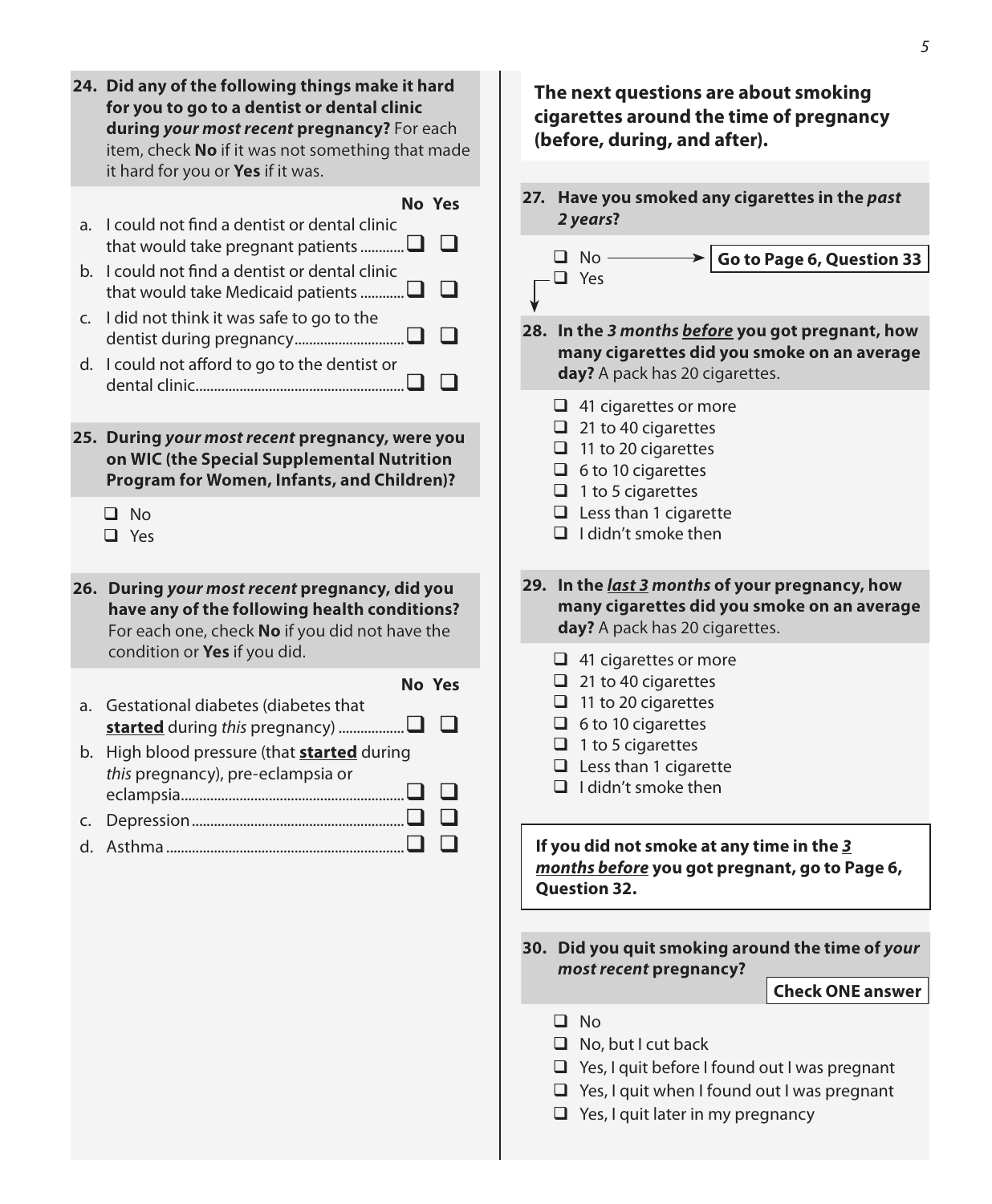**31. Listed below are some things that can make it hard for some people to quit smoking.** For each item, check **No** if it is not something that might make it hard for you or **Yes** if it is.

#### **No Yes**

|    | a. Cost of medicines or products to help |   |
|----|------------------------------------------|---|
|    | b. Cost of classes to help with quitting |   |
|    |                                          |   |
|    |                                          |   |
|    | e. Other people smoking around me        | ⊔ |
|    |                                          | ப |
|    | g. Lack of support from others to quit□  | ⊔ |
|    |                                          |   |
| i. |                                          |   |
|    | Please tell us:                          |   |

#### **32. How many cigarettes do you smoke on an average day** *now***?** A pack has 20 cigarettes.

- $\Box$  41 cigarettes or more
- $\Box$  21 to 40 cigarettes
- $\Box$  11 to 20 cigarettes
- $\Box$  6 to 10 cigarettes
- $\Box$  1 to 5 cigarettes
- $\Box$  Less than 1 cigarette
- $\Box$  I don't smoke now

#### **33. How many cigarette smokers, not including yourself, lived in your home during** *your most recent* **pregnancy?**

Number of smokers

#### **34. How many cigarette smokers, not including yourself, live in your home** *now***?**

Number of smokers

## **The next questions are about using other tobacco products around the time of pregnancy.**

**E-cigarettes (electronic cigarettes) and other electronic nicotine products** (such as vape pens, e-hookahs, hookah pens, e-cigars, e-pipes) are battery-powered devices that use nicotine liquid rather than tobacco leaves, and produce vapor instead of smoke.

A **hookah** is a water pipe used to smoke tobacco. It is not the same as an e-hookah or hookah pen.

**35. Have you used any of the following products in the** *past 2 years***?** For each item, check **No** if you did not use it or **Yes** if you did.

## **No Yes** a. E-cigarettes or other electronic nicotine products............................................................... b. Hookah................................................................. c. Betel nut or betel quid....................................

**If you used e-cigarettes or other electronic nicotine products in the** *past 2 years***, go to Question 36. Otherwise, go to Question 38.**

- **36. During the** *3 months before* **you got pregnant, on average, how often did you use e-cigarettes or other electronic nicotine products?**
	- $\Box$  More than once a day
	- $\Box$  Once a day
	- $\Box$  2-6 days a week
	- $\Box$  1 day a week or less
	- $\Box$  I did not use e-cigarettes or other electronic nicotine products then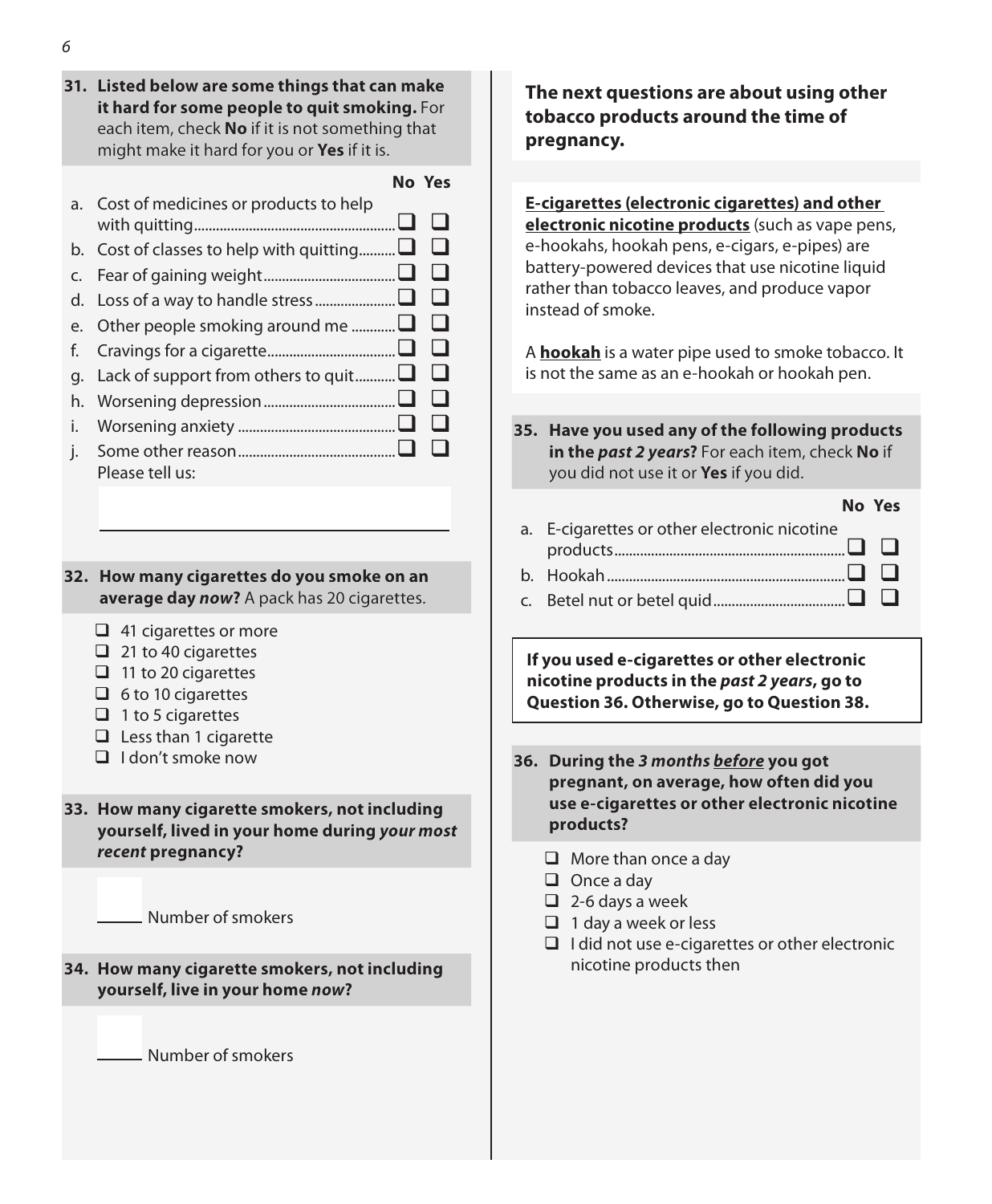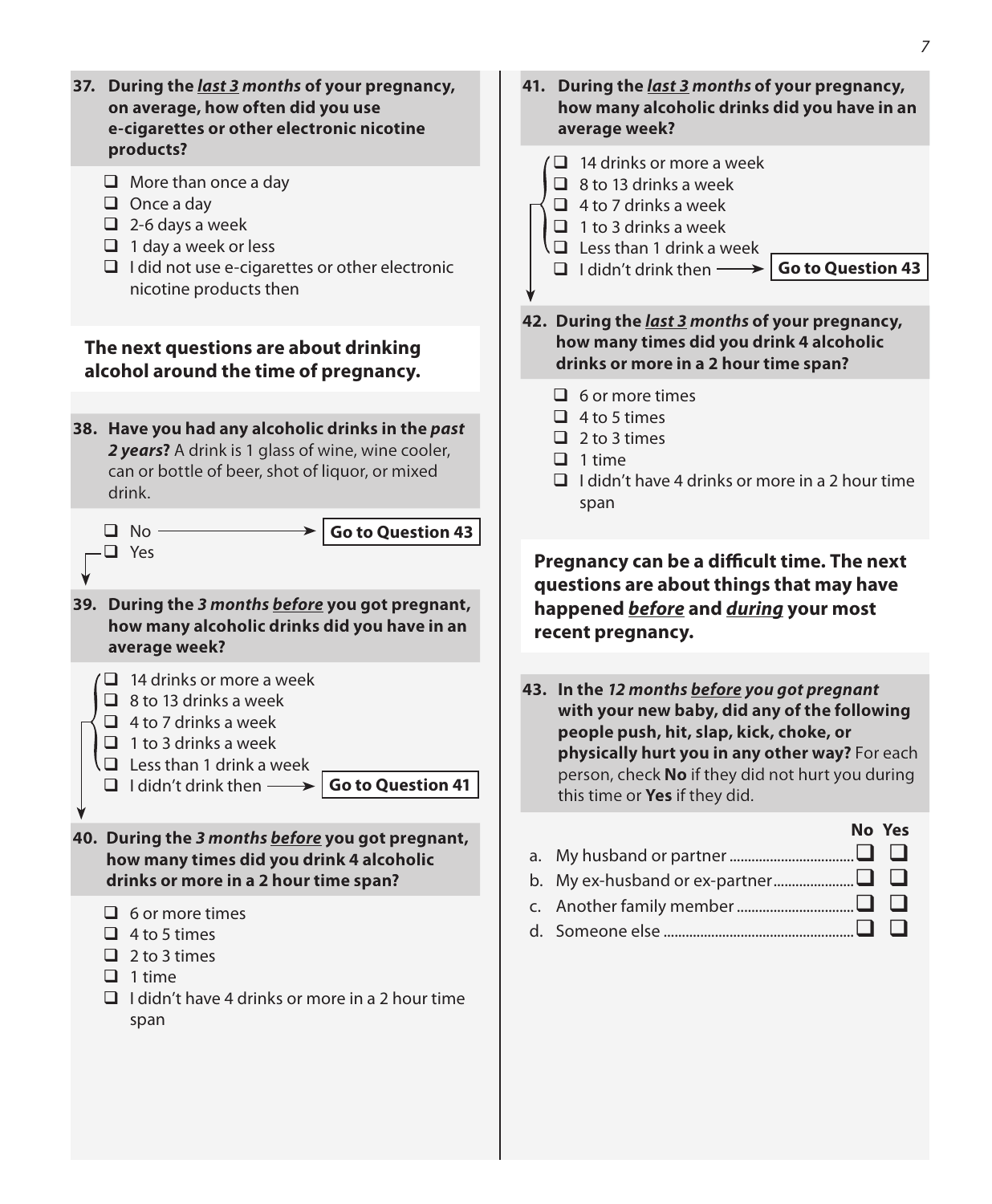*8* **44. During** *your most recent pregnancy***, did any of the following people push, hit, slap, kick, choke, or physically hurt you in any other way?** For each person, check **No** if they did not hurt you during this time or **Yes** if they did. **No Yes** a. My husband or partner.................................. b. My ex-husband or ex-partner...................... c. Another family member................................ d. Someone else .................................................... **AFTER PREGNANCY The next questions are about the time since your new baby was born. 45. When was your new baby born?** 20 Month Day Year **46. After your baby was delivered, how long did he or she stay in the hospital?**  $\Box$  Less than 24 hours (less than 1 day)  $\Box$  24 to 48 hours (1 to 2 days)  $\Box$  3 to 5 days  $\Box$  6 to 14 days  $\Box$  More than 14 days  $\Box$  My baby was not born in a hospital  $\Box$  My baby is still in the hospital **Go to Question 49 47. Is your baby alive now?**  $\Box$  No  $-$  Yes *We are very sorry for your loss.*  **Go to Question 60 48. Is your baby living with you now?**  $\n **N** \n **N** \n **N** \n **N** \n **N** \n **N** \n **N** \n **N** \n **N** \n **N** \n **N** \n **N** \n **N** \n **N** \n **N** \n **N** \n **N** \n **N** \n **N** \n **N** \n **N** \n **N** \n **N** \n **N** \n$  Yes **Go to Question 60 49.** *Before or after your new baby was born***, did you receive information about breastfeeding from any of the following sources?** For each one, check **No** if you did not receive information from this source or **Yes** if you did. a. My doctor............................................................ b. A nurse, midwife, or doula............................ c. A breastfeeding or lactation specialist  $\Box$   $\Box$ d. My baby's doctor or health care provider................................................................ e. A breastfeeding support group..................... f. A breastfeeding hotline or toll-free number................................................................. g. Family or friends............................................... h. Other..................................................................... Please tell us: **50. Did you ever breastfeed or pump breast milk to feed your new baby, even for a short period of time?**  $\Box$  No  $-$  Yes  $\blacktriangleright$   $\mid$  Go to Question 54 **51. Are you currently breastfeeding or feeding pumped milk to your new baby?**  $\Box$  No  $\Box$  Yes  $\longrightarrow$  **Go to Question 53 52. How many weeks or months did you breastfeed or feed pumped milk to your baby?**  $\Box$  Less than 1 week Weeks **OR** Months

**No Yes**

**Go to Question 49**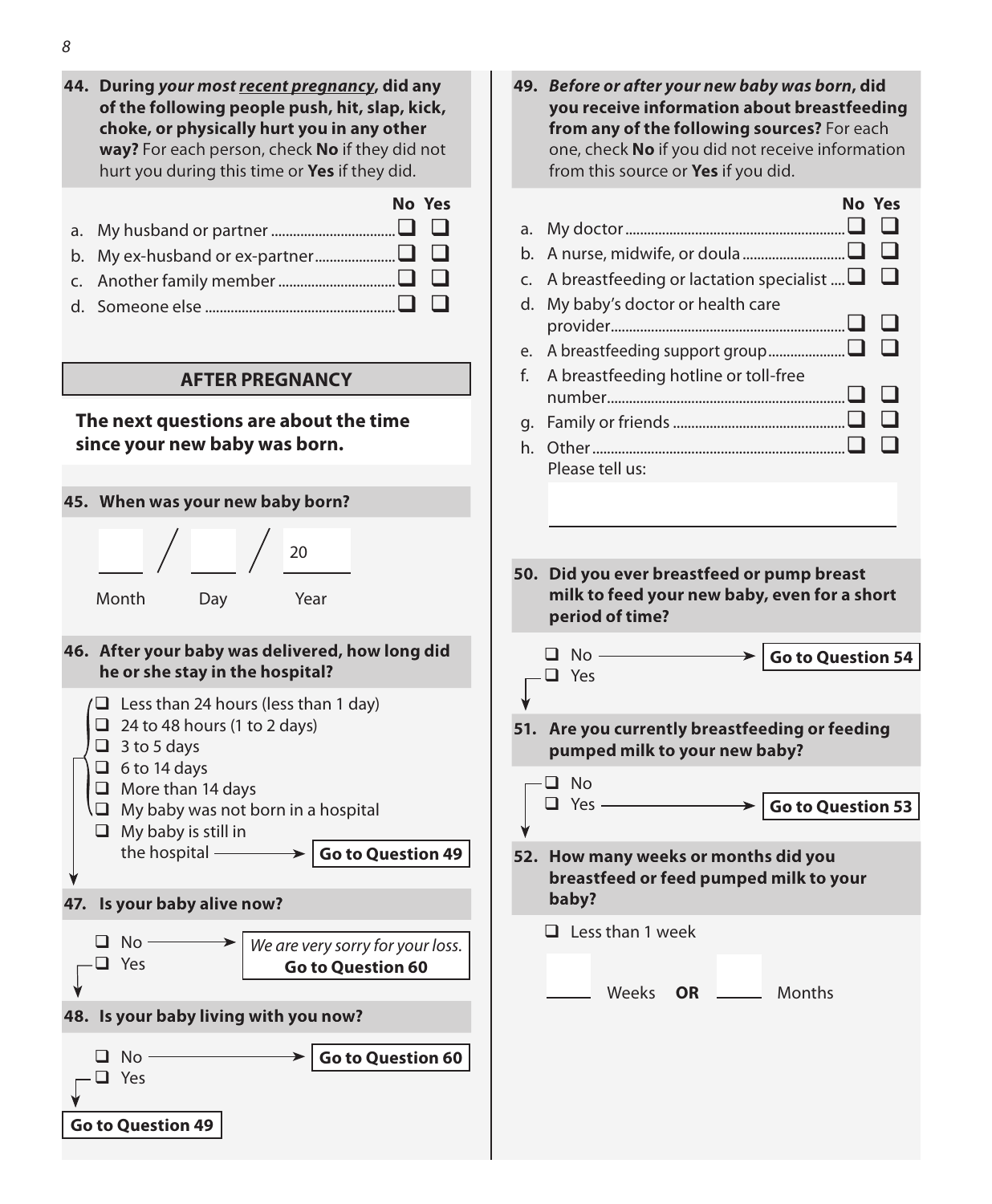| 53. How old was your new baby the first time<br>he or she had liquids other than breast milk<br>(such as formula, water, juice, or cow's milk)?                                                                                                                                                                                                                | 58. Listed below are some more things about<br>how babies sleep. How did your new baby<br>usually sleep in the past 2 weeks? For each<br>item, check No if your baby did not usually sleep<br>like this or Yes if he or she did.                                                                                                                                               |
|----------------------------------------------------------------------------------------------------------------------------------------------------------------------------------------------------------------------------------------------------------------------------------------------------------------------------------------------------------------|--------------------------------------------------------------------------------------------------------------------------------------------------------------------------------------------------------------------------------------------------------------------------------------------------------------------------------------------------------------------------------|
| Weeks<br><b>OR</b><br>Months<br>$\Box$ My baby was less than 1 week old<br>$\Box$ My baby has not had any liquids other than<br>breast milk<br>54. How old was your new baby the first time he<br>or she ate food (such as baby cereal, baby<br>food, or any other food)?                                                                                      | No Yes<br>a. In a crib, bassinet, or pack and play $\square$<br>$\Box$<br>ப<br>b. On a twin or larger mattress or bed<br>□<br>$\Box$<br>$\Box$<br>In a sleeping sack or wearable blanket<br>e.<br>$\Box$<br>f.                                                                                                                                                                 |
| Weeks<br><b>OR</b><br>Months<br>$\Box$ My baby was less than 1 week old<br>$\Box$ My baby has not eaten any foods                                                                                                                                                                                                                                              | g. With toys, cushions, or pillows,<br>h. With crib bumper pads (mesh or<br>ப                                                                                                                                                                                                                                                                                                  |
| If your baby is still in the hospital, go to<br><b>Question 60.</b>                                                                                                                                                                                                                                                                                            | 59. Did a doctor, nurse, or other health care<br>worker tell you any of the following things?<br>For each thing, check No if they did not tell you<br>or Yes if they did.                                                                                                                                                                                                      |
| 55. In which one position do you most often lay<br>your baby down to sleep now?<br><b>Check ONE answer</b><br>$\Box$ On his or her side<br>$\Box$ On his or her back<br>$\Box$ On his or her stomach                                                                                                                                                           | No Yes<br>a. Place my baby on his or her back to<br>b. Place my baby to sleep in a crib,<br>❏<br>c. Place my baby's crib or bed in my room $\Box$<br>d. What things should and should not go<br>$\Box$                                                                                                                                                                         |
| 56. In the past 2 weeks, how often has your new<br>baby slept alone in his or her own crib or bed?<br>$\Box$ Always<br>$\Box$ Often<br>$\Box$ Sometimes<br>J Rarely<br>$\Box$ Never -<br><b>Go to Question 58</b><br>۷<br>57. When your new baby sleeps alone, is his or<br>her crib or bed in the same room where you<br>sleep?<br>$\square$ No<br>$\Box$ Yes | 60. Are you or your husband or partner doing<br>anything now to keep from getting pregnant?<br>Some things people do to keep from getting<br>pregnant include having their tubes tied, using<br>birth control pills, condoms, withdrawal, or<br>natural family planning.<br>−□ No<br>Go to Page 10, Question 62<br>$\Box$ Yes —<br>$\rightarrow$<br>Go to Page 10, Question 61 |

*9*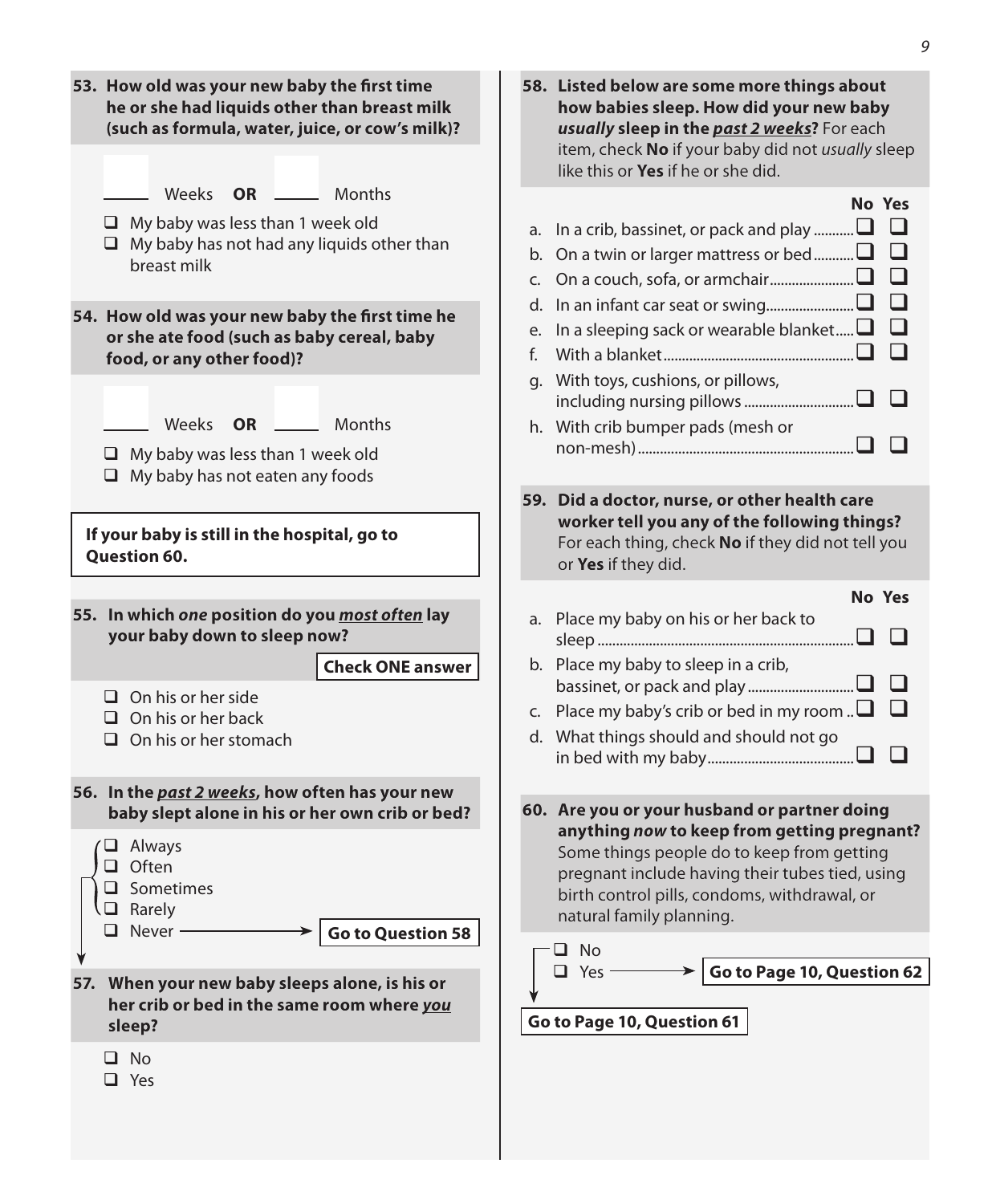**61. What are your reasons or your husband's or partner's reasons for not doing anything to keep from getting pregnant** *now***?**  $\Box$  I want to get pregnant  $\Box$  I am pregnant now  $\Box$  I had my tubes tied or blocked  $\Box$  I don't want to use birth control  $\Box$  I am worried about side effects from birth control  $\Box$  I am not having sex  $\Box$  My husband or partner doesn't want to use anything  $\Box$  I have problems paying for birth control  $\Box$  Other  $\longrightarrow$  Please tell us: **Check ALL that apply If you or your husband or partner is not doing anything to keep from getting pregnant** *now***, go to Question 63. 62. What kind of birth control are you or your husband or partner using** *now* **to keep from getting pregnant?**   $\Box$  Tubes tied or blocked (female sterilization or Essure®)  $\Box$  Vasectomy (male sterilization)  $\Box$  Birth control pills  $\Box$  Condoms  $\Box$  Shots or injections (Depo-Provera®)  $\Box$  Contraceptive patch (OrthoEvra®) or vaginal ring (NuvaRing®) IUD (including Mirena®, ParaGard®, Liletta®, or Skyla®)  $\Box$  Contraceptive implant in the arm (Nexplanon® or Implanon®)  $\Box$  Natural family planning (including rhythm method)  $\Box$  Withdrawal (pulling out)  $\Box$  Not having sex (abstinence)  $\Box$  Other  $\longrightarrow$  Please tell us: **Check ALL that apply 63.** *Since your new baby was born,* **have you had a postpartum checkup for yourself?** A postpartum checkup is the regular checkup a woman has about 4-6 weeks after she gives birth.  $\Box$  No - Yes **Go to Question 65 64.** *During your postpartum checkup***, did a doctor, nurse, or other health care worker do any of the following things?** For each item, check **No** if they did not do it or **Yes** if they did. **No Yes** a. Tell me to take a vitamin with folic acid  $\Box$   $\Box$ b. Talk to me about healthy eating, exercise, and losing weight gained during pregnancy............................................. c. Talk to me about how long to wait before getting pregnant again.................... d. Talk to me about birth control methods I can use after giving birth........... $\Box$  $\Box$ e. Give or prescribe me a contraceptive method such as the pill, patch, shot (Depo-Provera®), NuvaRing®, or condoms......................................................... f. Insert an IUD (Mirena®, ParaGard®, Liletta®, or Skyla®) or a contraceptive implant (Nexplanon® or Implanon®) ......... $\square$   $\square$ g. Ask me if I was smoking cigarettes  $\Box$ ............ $\Box$ h. Ask me if someone was hurting me emotionally or physically............................... i. Ask me if I was feeling down or depressed ............................................................ j. Test me for diabetes........................................ **65.** *Since your new baby was born***, how often have you felt down, depressed, or hopeless? Q** Always  $\bigcap$  Often  $\Box$  Sometimes **Q** Rarely **D** Never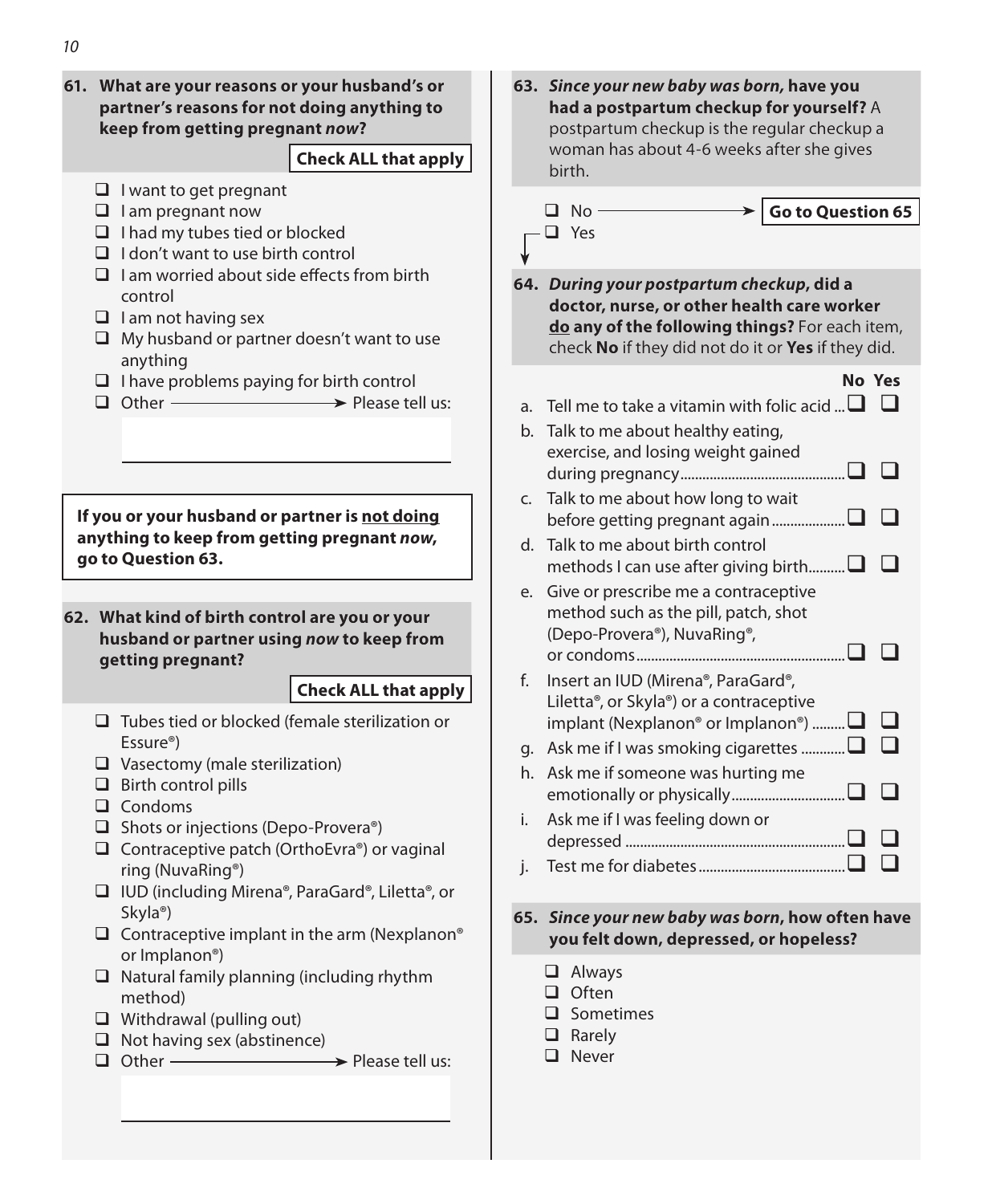| 66. Since your new baby was born, how often have<br>you had little interest or little pleasure in<br>doing things you usually enjoyed?                           | 69. During any of the following time periods, did<br>you use marijuana or hash in any form? For<br>each time period, check No if you did not use<br>then or Yes if you did. |  |  |
|------------------------------------------------------------------------------------------------------------------------------------------------------------------|-----------------------------------------------------------------------------------------------------------------------------------------------------------------------------|--|--|
| $\Box$ Always<br>$\Box$ Often<br>$\Box$ Sometimes<br>$\Box$ Rarely<br>$\Box$ Never                                                                               | No Yes<br>a. During the 12 months before I got<br>⊔<br>□<br>b. During my most recent pregnancy $\square$<br>□                                                               |  |  |
| <b>OTHER EXPERIENCES</b>                                                                                                                                         | If you have not used e-cigarettes or other                                                                                                                                  |  |  |
| The next questions are on a variety of<br>topics.                                                                                                                | electronic nicotine products in the past 2 years,<br>go to Question 71.                                                                                                     |  |  |
|                                                                                                                                                                  |                                                                                                                                                                             |  |  |
| 67. Before you got pregnant with your new baby,<br>did your husband or partner ever try to keep<br>you from using your birth control so that you                 | 70. How often do you use e-cigarettes or other<br>electronic nicotine products in an average<br>week now?                                                                   |  |  |
| would get pregnant when you didn't want to?<br>For example, did they hide your birth control,<br>throw it away or do anything else to keep you<br>from using it? | $\Box$ More than once a day<br>$\Box$ Once a day<br>$\Box$ 2-6 days a week<br>$\Box$ 1 day a week or less                                                                   |  |  |
| $\square$ No<br>$\Box$ Yes                                                                                                                                       | $\Box$ I do not use e-cigarettes or other electronic<br>nicotine products now                                                                                               |  |  |
| 68. During your most recent pregnancy, would<br>you have had the kinds of help listed below<br>if you needed them? For each one, check No if                     | 71. Since your new baby was born, have you had<br>your teeth cleaned by a dentist or dental<br>hygienist?                                                                   |  |  |
| you would have not had it or Yes if you would<br>have had it.                                                                                                    | $\square$ No<br>$\Box$ Yes                                                                                                                                                  |  |  |
| No Yes<br>$\Box$                                                                                                                                                 |                                                                                                                                                                             |  |  |
| b. Someone to help me if I were sick and<br>n                                                                                                                    |                                                                                                                                                                             |  |  |
| c. Someone to take me to the clinic or                                                                                                                           |                                                                                                                                                                             |  |  |
| d. Someone to talk with about my<br>$\Box$                                                                                                                       |                                                                                                                                                                             |  |  |
|                                                                                                                                                                  |                                                                                                                                                                             |  |  |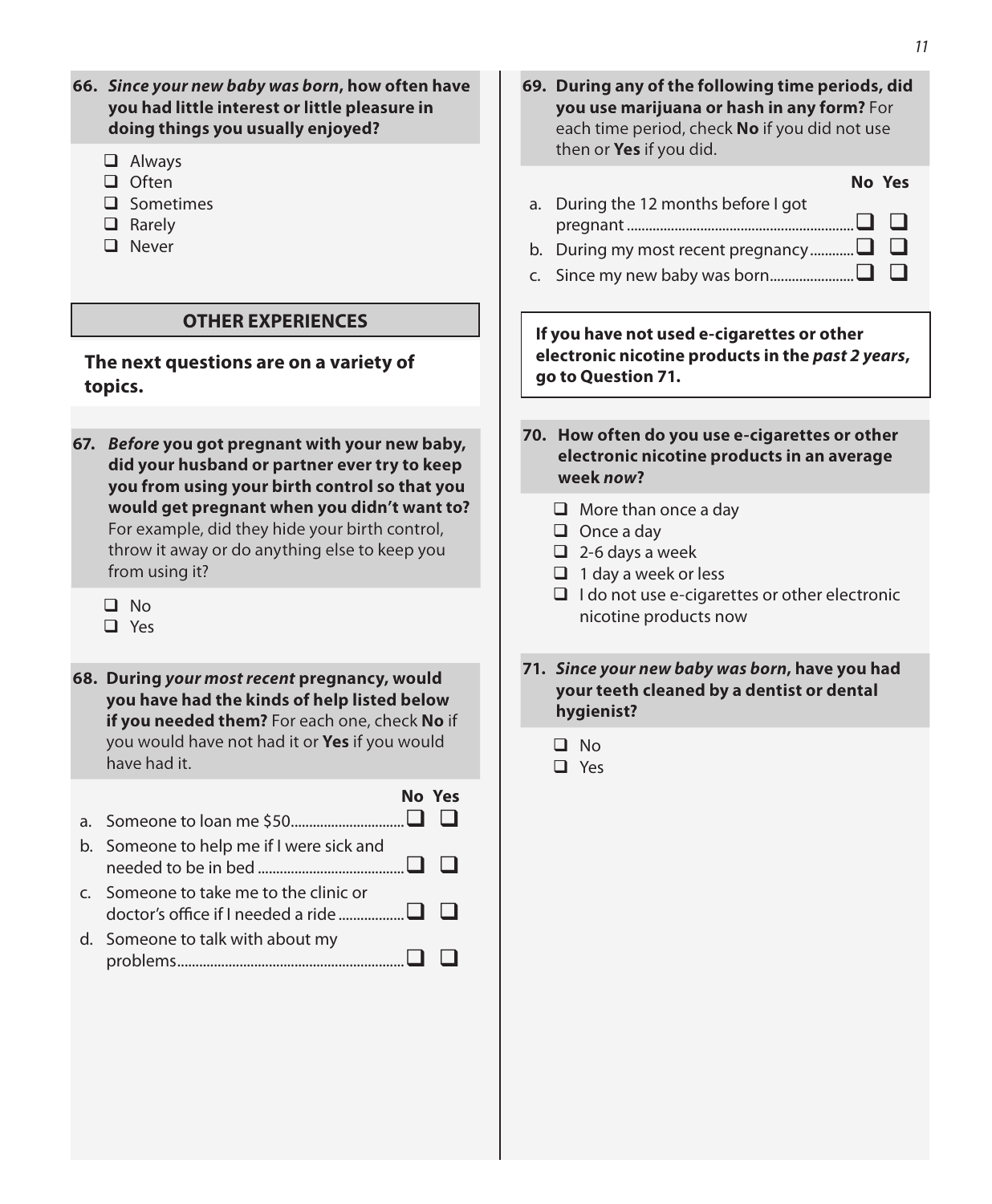|    | 72. Below is a list of things that some people<br>do to prepare for a disaster. For each item,<br>check No if it is not something you have done to<br>prepare for a disaster or Yes if it is. |               |
|----|-----------------------------------------------------------------------------------------------------------------------------------------------------------------------------------------------|---------------|
|    |                                                                                                                                                                                               | <b>No Yes</b> |
| a. | I have an emergency meeting place for<br>family members (other than my home) $\Box$                                                                                                           |               |
| b. | My family and I have practiced what to                                                                                                                                                        |               |
| C. | I have a plan for how my family and I<br>would keep in touch if we were                                                                                                                       |               |
|    |                                                                                                                                                                                               |               |
| d. | I have an evacuation plan if I need to<br>leave my home and community $\square$                                                                                                               |               |
| e. | I have an evacuation plan for my child or<br>children in case of a disaster (permission<br>for day care or school to release my child                                                         |               |
| f. | I have copies of important documents<br>like birth certificates and insurance<br>policies in a safe place outside my                                                                          |               |
| g. | I have emergency supplies in my home<br>for my family such as enough extra<br>water, food, and medicine to last for at                                                                        |               |
| h. | I have emergency supplies that I keep in<br>my car, at work, or at home to take with                                                                                                          |               |

**The last questions are about the time during the** *12 months before* **your new baby was born.**

- **73. During the** *12 months before* **your new baby was born, what was your yearly total household income before taxes?** Include your income, your husband's or partner's income, and any other income you may have received. *All information will be kept private* and will not affect any services you are now getting.
	- $\Box$  \$0 to \$18,000  $\Box$  \$18,001 to \$23,000
	- $\Box$  \$23,001 to \$28,000
	- $\Box$  \$28,001 to \$33,000
	- $\Box$  \$33,001 to \$37,000
	- $\Box$  \$37,001 to \$46,000
	- $\Box$  \$46,001 to \$55,000
	- $\Box$  \$55,001 to \$65,000
	- $\Box$  \$65,001 to \$69,000
	- $\Box$  \$69,001 to \$84,000
	- $\Box$  \$84,001 to \$98,000
	- $\Box$  \$98,001 or more
- **74. During the** *12 months before* **your new baby was born, how many people,** *including yourself***, depended on this income?**
- **75. What is today's date?**

People

20 Month Day Year